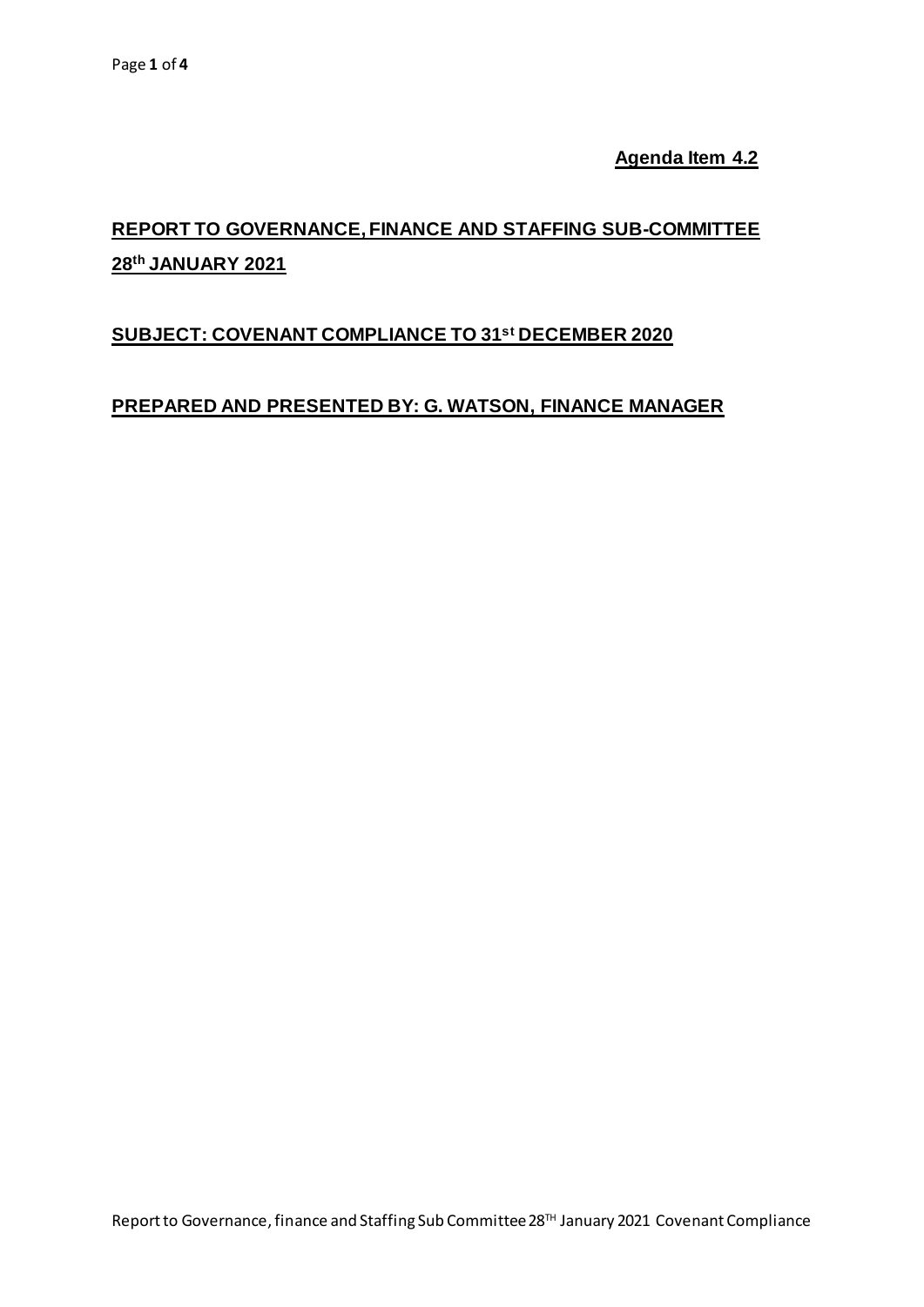This report informs the Management Committee of the Associations compliance with our banking covenants, as set out in our loan agreements with the Triodos Bank.

A Covenant is a condition of a loan that lender uses to monitor a borrower's performance during the period covered by the loan. The covenants are detailed in the attached papers.

Yorkhill Housing Association Ltd is complying with all of its loan covenants with Triodos Bank as at 31st December 2020.

The Management Committee is asked to note the Association's compliance with its banking covenants to 31st December 2020.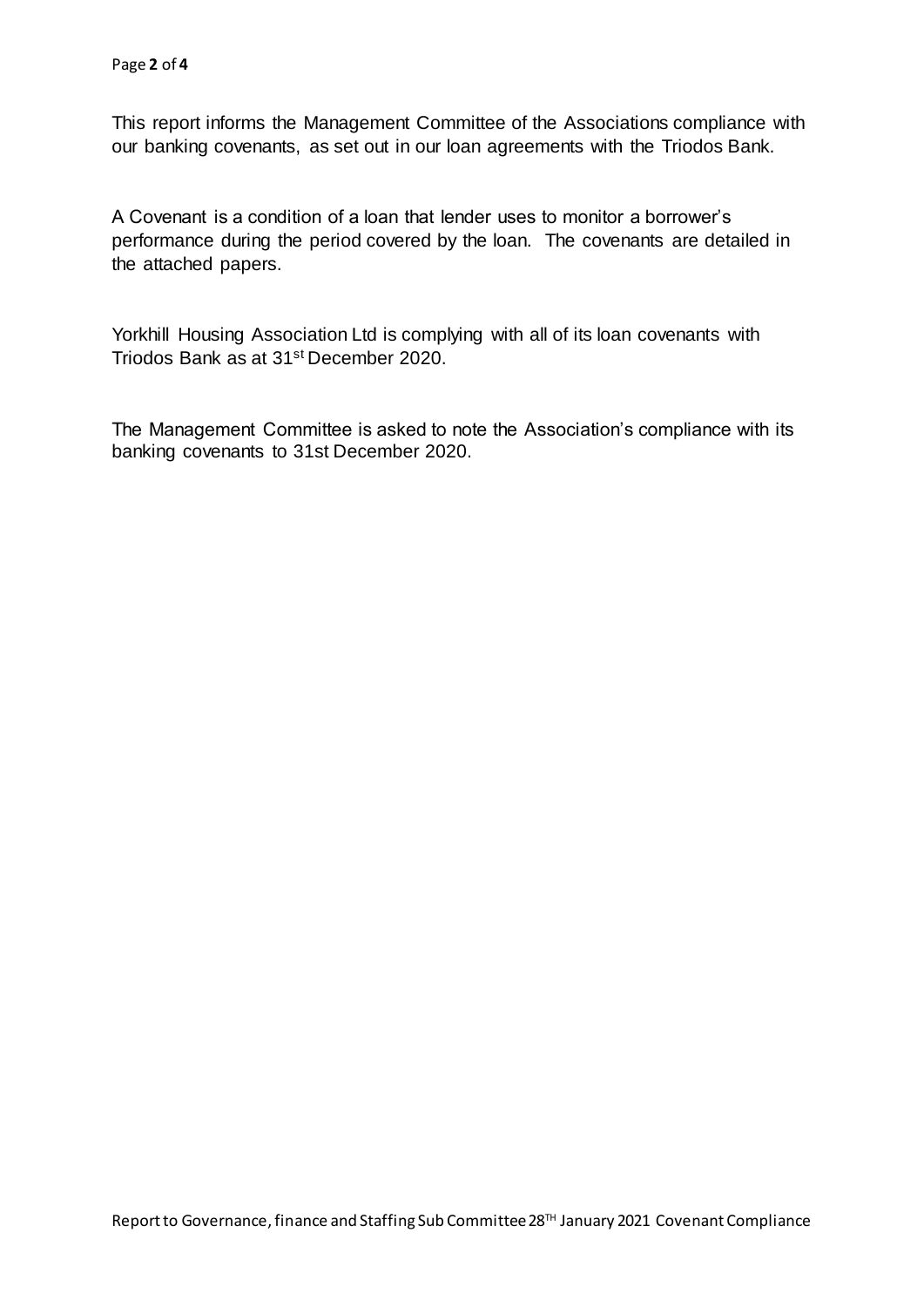### **TRIODOS LOAN COVENANT REPORT**

#### **Triodos Covenants at 31st December 2020**

The Association will satisfy the loan covenants with Triodos as at 31.12.20.

#### **1. Interest Cover**

The interest cover ratio is the measure of the Association`s ability to meet its interest payments:

| <b>Operating Surplus</b>                                | 323,521    |
|---------------------------------------------------------|------------|
| Add back depreciation of housing properties             | 352,005    |
| Add back gain/deduct loss on disposals of properties    | 0          |
| Deduct amortisation of public sector grant              | $-215,550$ |
| Deduct any payment made in year towards Pension deficit | $-70,320$  |
| <b>Adjusted Operating Surplus</b>                       | 389,656    |
| Interest Payable                                        | 23,198     |
| Interest Receivable                                     | $-1,261$   |
| Net Interest payable                                    | 21,937     |
| Interest Cover                                          | 17.76      |
| Covenant                                                | 1.1        |
| Covenant satisfied                                      | <b>YES</b> |

#### **2. Debt Service Cover**

The debt service coverage ratio is the ration of cash available for debt servicing to interest, principal and lease:

| <b>Adjusted Operating Surplus</b> | 389,656 |  |
|-----------------------------------|---------|--|
| Net Interest Paid                 | 15,561  |  |